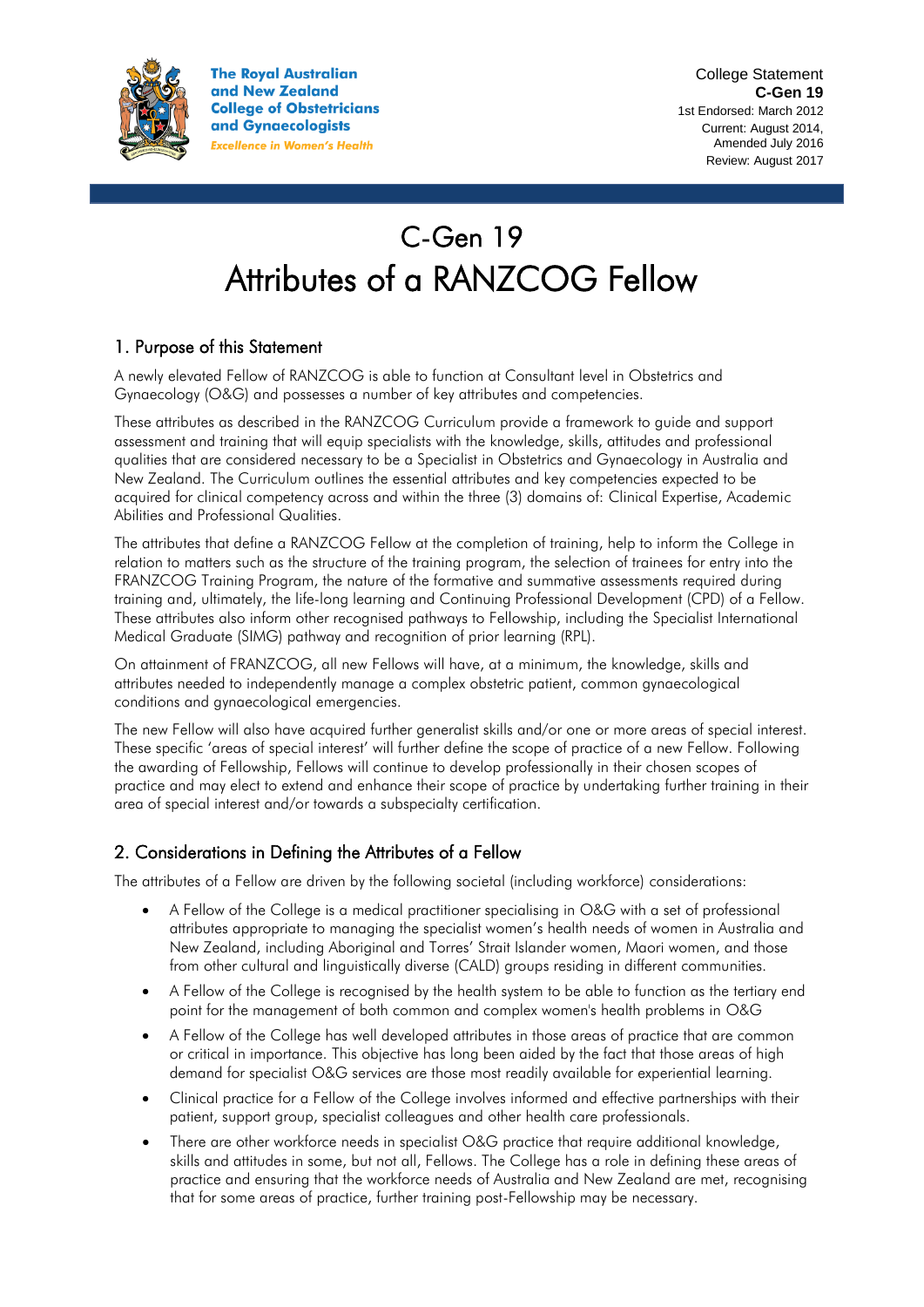## 2.1. Attributes of a Fellow

The attributes are progressively acquired during FRANZCOG training as the trainee becomes more confident and competent and progresses from "novice" to "proficient". To practice effectively, competency is required in the three overlapping but equally important domains that underpin the practice of a specialist obstetrician and gynaecologist.

- a. Clinical expertise involving:
	- i. Independent management of the medical and clinical conditions within both the common and selected scope of practice
	- ii. Competency in surgical and procedural skills
	- iii. Effective clinical communication with women, their partners and families and in professional relationships with medical, midwifery, nursing and other healthcare colleagues
- b. Academic abilities comprising:
	- i. An understanding of reproductive physiology and pathology and available assessment and management options in order to provide safe and effective care
	- ii. Cognitive skills particularly in the area of clinical problem solving
	- iii. Self-learning in O&G and other relevant areas of medical practice
	- iv. Research abilities, especially in a clinical context
	- v. The capacity to teach at both undergraduate and postgraduate level
	- vi. An understanding of the principles and practice of evidence based medicine
- c. Professional qualities encapsulating:
	- i. Clinical leadership and management responsibilities
	- ii. Commitment to practice review and audit development and maintenance of RANZCOG CPD program
	- iii. An ability to work collaboratively with other health care providers with effective intra and inter-professional communication team skills
	- iv. Ethical attitudes and conduct including: honesty, integrity, respect and compassion, patient confidentiality and maintenance of professional boundaries
	- v. Health advocacy at both patient and institutional level
	- vi. Engagement with colleges and other professional bodies relevant to the clinical practice of O&G
	- vii. Recognition of obligations to courts, other legislative and regulatory bodies, and notification, when required
	- viii. Responsibility for one's health and fitness to practise

## 3. Scopes of Practice of a New Fellow

## 3.1. On completion of the FRANZCOG Training Program

All new Fellows will have acquired a common scope of practice, which includes at a minimum, the knowledge, skills and attributes required to independently manage obstetrics, office gynaecology and gynaecological emergencies. In addition to these essential skills, they will also have acquired further generalist skills and/or skills in one or more areas of special interest, which will further define their scope of practice as a new Fellow.

To achieve these skills, Trainees may select in their Advanced Training years to complete a "Generalist Pathway", "Subspecialist Pathway" or an "Academic Pathway". The chosen pathway will determine the scope of practice of the Fellow at the time of elevation to FRANZCOG.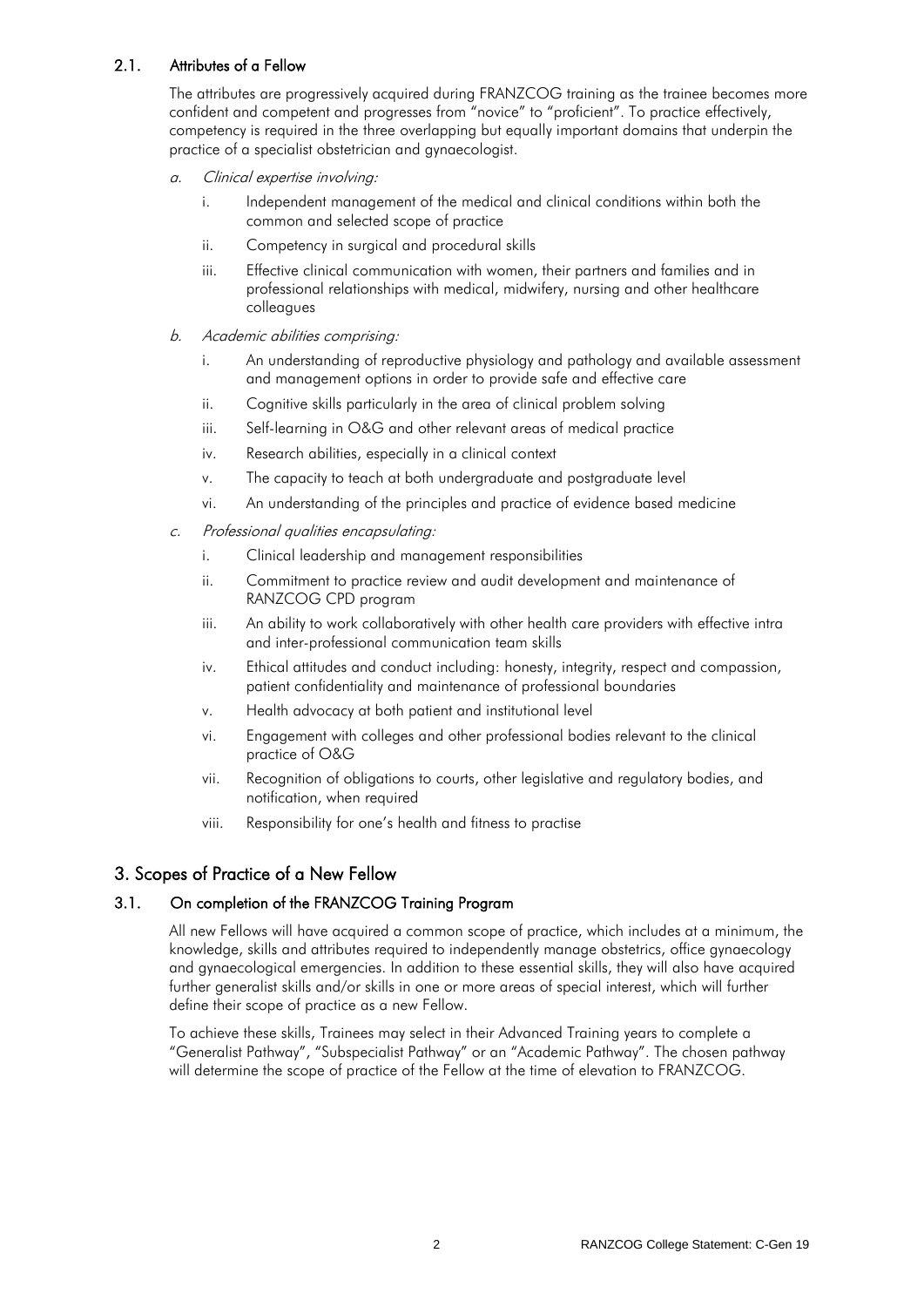#### 3.1.1. Generalist Pathway

Advanced trainees undertaking the "Generalist Pathway" will have the following Scopes of Practice at the time FRANZCOG is awarded:

a. The Generalist Scope of Practice

This includes general O&G with a broad base of skills suitable for practice in an urban or provincial setting. The Generalist Scope of Practice includes all of the Common Scope of Practice (as defined in 3.1.2) with the addition of aspects of general obstetrics and gynaecology that a non-generalist would not necessarily be able to perform independently at consultant level.

The new FRANZCOG with a Generalist Scope of Practice will be able to undertake at consultant level: Antenatal clinics, Gynaecology Outpatient clinics, Emergency O&G, Caesarean section lists and Gynaecological theatre lists.

Trainees will achieve the Generalist Scope of Practice by satisfactory completion of Core Training and an Advanced Training program that includes at a minimum the Generalist Advanced Training Module (ATM).

AND (optional)

#### b. Special Interest Scope(s) of Practice

The New Fellow who has selected the Generalist Pathway may have areas of special interest that will extend his/her scope of practice. These will usually be defined by completion of an ATM in an area of special interest.

Examples of Special Interest Scopes of Practice may include but are not limited to:

- i. Pelvic floor disorders
- ii. Hysteroscopic and laparoscopic gynaecological surgery
- iii. Sexual and reproductive health (S&RH) including family planning, abortion care, menopause

#### 3.1.2. Subspecialist Pathway

Advanced Trainees selecting this Pathway" will have the following Scopes of Practice at the time FRANZCOG is awarded:

#### a. The Common Scope of Practice

The Common Scope of Practice includes those O&G skills considered necessary to independently manage at consultant level: Obstetrics, Emergency Gynaecology and Common Office Gynaecology. These attributes are defined within the Compulsory Essential O&G Skills ATM which all trainees progressing from Core Training to FRANZCOG are required to complete, including those undertaking Subspecialty training.

The new FRANZCOG with a Common Scope of Practice will be able to undertake at consultant level: Antenatal clinics, Gynaecology Outpatient clinics, Emergency O&G with 'back up' for the more complex surgical cases and Caesarean section lists.

Trainees undertaking the Subspecialist pathway will have performed many procedures under supervision during their core training that are outside the Common Scope of Practice. For these procedures, they will have reached a level of competence of a trainee embarking on advanced training but will generally not have reached a consultant level of competence with respect to these procedures.

Trainees will achieve the Common Scope of Practice by satisfactory completion of Core Training and an Advanced Training program that includes either the Essential O&G Skills ATM or the Generalist ATM (which includes all training in the Essential O&G Skills ATM).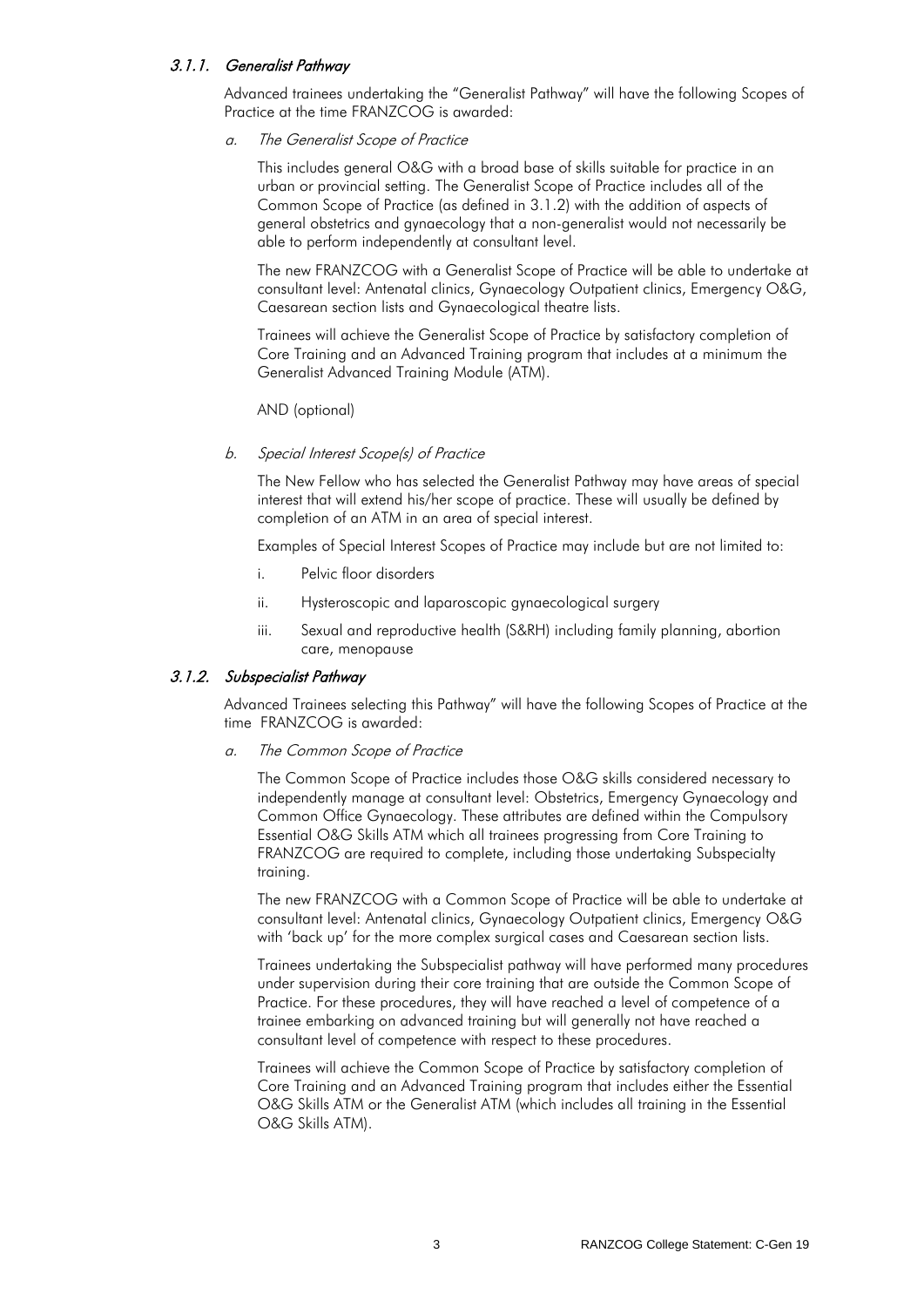AND

#### b. Satisfactory progress during Subspecialty Certificate Training

It is not a requirement that a Subspecialty trainee will have finished subspecialty training at the time the FRANZCOG is awarded. Therefore, in order to be awarded FRANZCOG, the subspecialty trainee will need to have undertaken:

A minimum of TWO years of satisfactory completion of Subspecialty training in one of the Colleges five Certificate programs plus the Essential O&G Skills ATM OR a minimum of ONE year of satisfactory completion of Subspecialty Training in one of the five Certificate programs plus the Generalist ATM.

### 3.1.3. Academic Pathway

Advanced Trainees selecting the "Academic Pathway" will have the following Scopes of Practice (as a minimum) at the time FRANZCOG is awarded:

a. The Common Scope of Practice

Those O&G skills considered necessary to independently manage at consultant level: Obstetrics, Emergency Gynaecology and Common Office Gynaecology.

AND

b. The Academic Scope of Practice

Research, teaching and academic leadership as defined by the Academic Pathway regulations.

## 3.2. On Completion of the SIMG Assessment Pathway towards FRANZCOG

SIMG applicants applying for assessment of comparability to an Australian or New Zealand trained O&G specialist may also apply for entry into one of the three pathways to the FRANZCOG, the "Generalist Pathway", "Subspecialist Pathway" or an "Academic Pathway". Additional eligibility requirements must be met for SIMGs applying for entry to the Academic or Subspecialties pathways.

The SIMG pathway completed will determine the scope of practice of the SIMG at the time of elevation to FRANZCOG.

Where a SIMG has satisfactorily completed the requirements of the respective SIMG pathway, they may be awarded the FRANZCOG with a scope of practice as follows:

## 3.2.1. Generalist SIMG Pathway

#### The Generalist Scope of Practice

SIMGs completing the "Generalist Pathway" will have as a minimum the Scopes of Practice as defined in 3.1.1 at the time FRANZCOG is awarded.

## 3.2.2. Subspecialist SIMG Pathway

SIMGs completing the "Subspecialist Pathway" will have as a minimum the Scopes of Practice as defined in 3.1.2 at the time FRANZCOG is awarded.

#### 3.2.3. Academic SIMG Pathway

SIMGs completing the "Academic Pathway" will have as a minimum the Scopes of Practice as defined in 3.1.3 at the time FRANZCOG is awarded.

## 4. Scopes of Practice of an Established Fellow

An established Fellow will have a scope of practice that is determined by:

- a. Training
	- i. FRANZCOG training

Including both Core Training (same curriculum for all trainees) and Advanced Training (will differ amongst trainees except for the essential skills required for common scope of practice).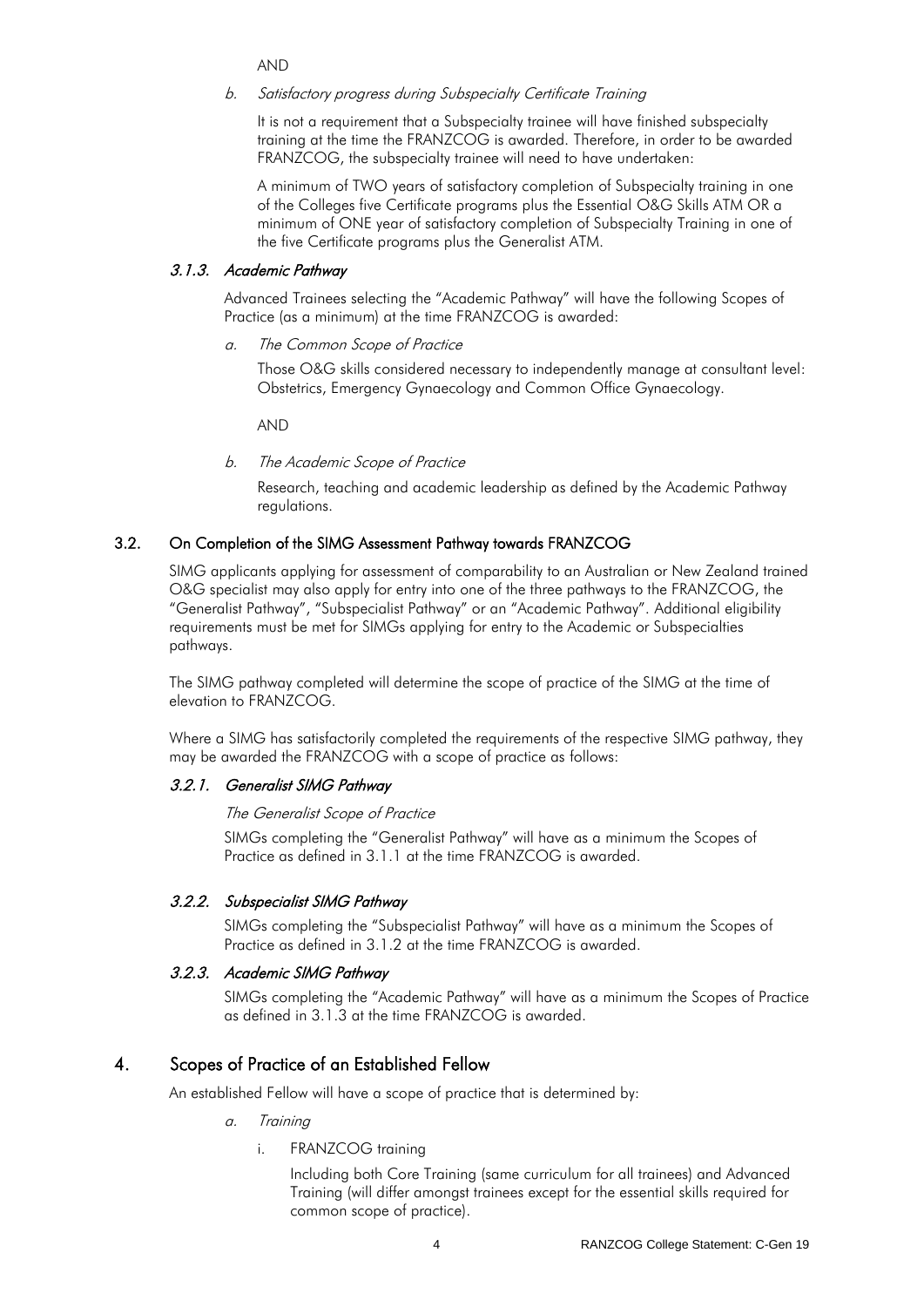OR

Recognised international specialist O&G training

International training and experience that has been assessed by the SIMG Assessment Committee to be either partially or substantially comparable to FRANZCOG training and which may have required completion of a specified period of oversight or training.

ii. Post-FRANZCOG training

This might be:

- Training completed immediately after FRANZCOG training e.g. completion of a subspecialist training or at any subsequent time
- A formal training programme (e.g. subspecialty training), an ATM, a mentorship, workshops & courses or other self-directed learning.

#### b. Currency

Training must be complemented by maintenance of the knowledge and skills within the scope of practice and acquisition of new knowledge and skills to evolve practice in line with contemporary standards. This is commonly achieved through:

- Recency of Practice performing the activity at a frequency sufficient to maintain and further enhance practice
- Continuing Medical Education ensuring that practice is abreast of contemporary improvements as they evolve.
- Participation in Audit of Outcomes

Where an established Fellow has elected not to maintain 'Currency' in an area of practice in which he/she has been trained, this will affect the scope of practice of the Fellow.

## 5. Credentialing and Scope of Practice

Credentialing is the process by which a Fellow, SIMG or trainee is assessed for suitability to practise a specific scope of practice in a geographical or health service context. As such, a Fellow's scope of practice may in some situations be both location-dependent and determined by an appropriately constituted credentialing committee (see College Statement: [Credentialing in](https://www.ranzcog.edu.au/RANZCOG_SITE/media/RANZCOG-MEDIA/Women%27s%20Health/Statement%20and%20guidelines/Workforce%20and%20Practice%20Issues/Credentialing-in-Obstetrics-and-Gynaecology-(WPI-23)-Review-May15.pdf?ext=.pdf)  [Obstetrics and Gynaecology \(WPI 23\)](https://www.ranzcog.edu.au/RANZCOG_SITE/media/RANZCOG-MEDIA/Women%27s%20Health/Statement%20and%20guidelines/Workforce%20and%20Practice%20Issues/Credentialing-in-Obstetrics-and-Gynaecology-(WPI-23)-Review-May15.pdf?ext=.pdf). The credentialing committee should take into account Training (both FRANZCOG & post-FRANZCOG) and Currency including Recency of Practice, Continuing Medical Education and Participation in Audit of Outcomes.

## 6. Acquiring, Certifying and Maintaining the Attributes of a Fellow

#### 6.1. A Fellow attains the necessary attributes through:

- a. Inherent abilities (determined at a competitive selection process), such that acquisition of the necessary attributes is feasible within a defined training programme.
- b. A training programme comprising a series of learning modalities including:
	- i. Experiential learning
	- ii. Self-directed learning, including e-Learning
	- iii. Courses, Workshops, Seminars, Lectures, Tutorials, Scientific Meetings and other group learning activities
	- iv. Audit, critical assessment against the curriculum and focused training to meet specified competencies and standards.
	- v. Completion of a research project to a set standard